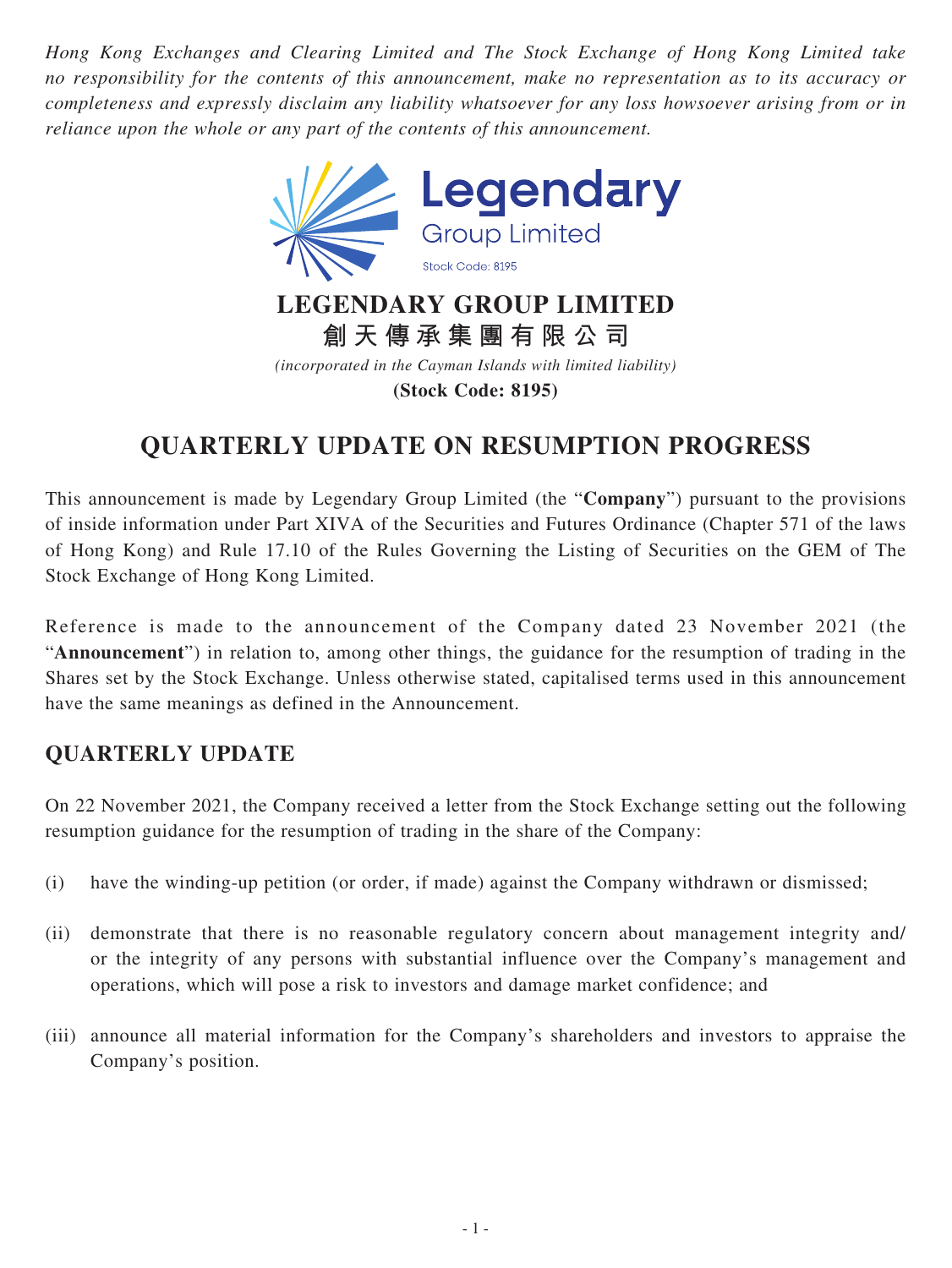#### **Dismissal of Petition**

References is made to the announcement of the Company dated 15 December 2021 relating to the dismissal of the Petition. The Honourable Ms. Justice Linda Chan has made an order to dismiss the Petition at the hearing on 13 December 2021. A sealed copy of the said order was received by the Company on 23 December 2021.

As at the date of this announcement, there are no outstanding winding-up petitions against the Company.

#### **Other resumption conditions**

The Company is taking appropriate steps to fulfill the other conditions in the Resumption Guidance and will update the shareholders and potential investors of the Company on, among others, the progress as and when appropriate.

### **BUSINESS OPERATIONS**

The Group is principally engaged in (i) provision of financial quotient and investment education courses; (ii) the manufacturing and sales of OEM garment products; (iii) money lending; (iv) retailing of garment products under the Group's own brand and high-end fashion brand; and (v) property investment. Recently, the Group has commenced a new business of provision of private supplementary education services. Notwithstanding the suspension of trading of its shares, the Company is carrying on its business operations as usual. The Group will continue to closely monitor its financial position and business operations and make further announcement(s) as and when appropriate.

## **CONTINUED SUSPENSION OF TRADING**

Trading in the shares of the Company on the Stock Exchange has been suspended with effect from 9:00 a.m. on 19 October 2021, and will remain suspended until further notice.

> By order of the Board **Legendary Group Limited Yuen Yu Sum** *Chairman and executive Director*

Hong Kong, 18 January 2022